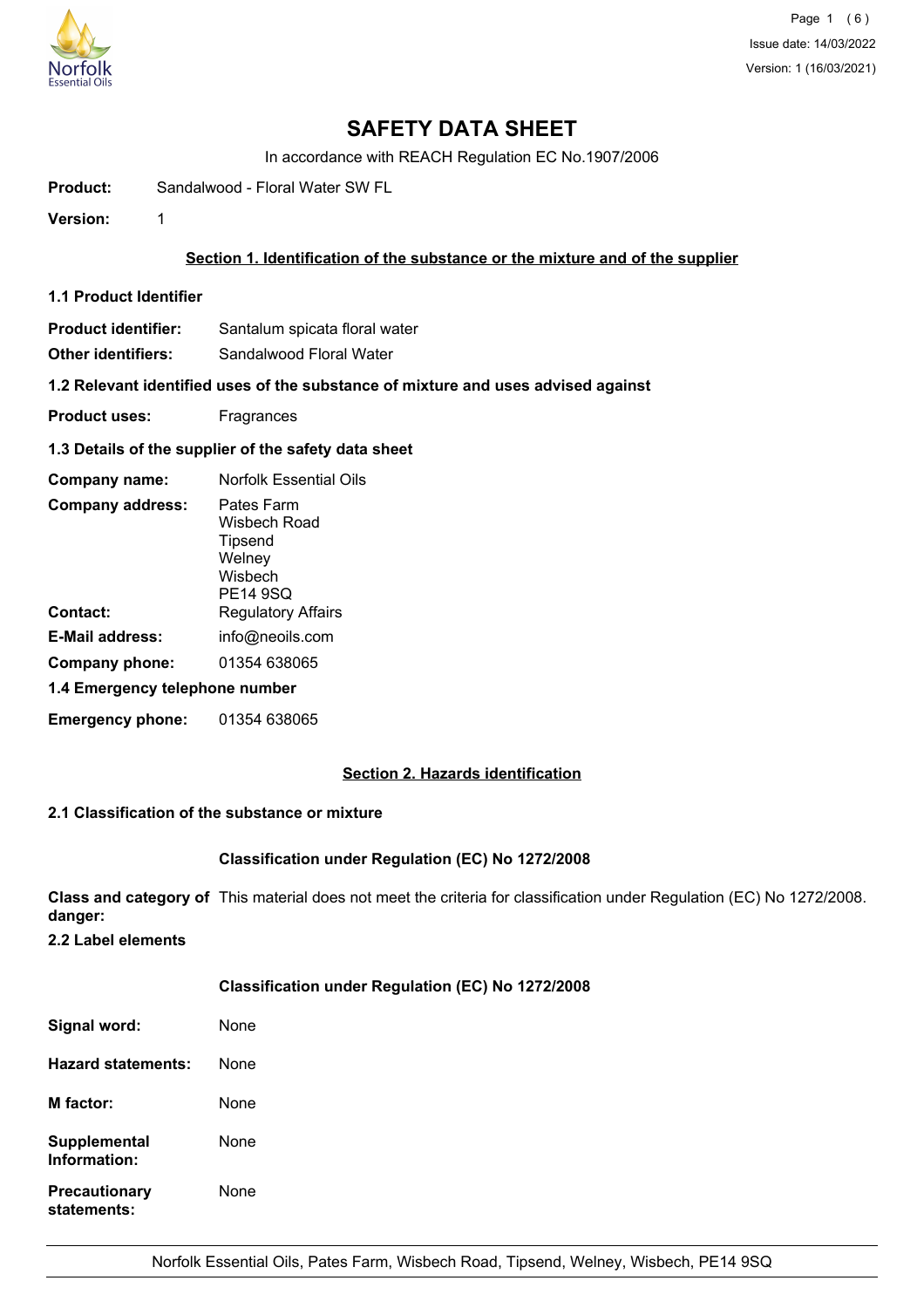

Page 2 (6) Issue date: 14/03/2022 Version: 1 (16/03/2021)

# **SAFETY DATA SHEET**

In accordance with REACH Regulation EC No.1907/2006

| <b>Product:</b> |  | Sandalwood - Floral Water SW FL |
|-----------------|--|---------------------------------|
|-----------------|--|---------------------------------|

- **Version:** 1
- **Pictograms:** None
- **2.3 Other hazards**
- **Other hazards:** None

## **Section 3. Composition / information on ingredients**

- **3.1 Substances**
- **Product identifier:** Santalum spicata floral water

## **Section 4. First-aid measures**

#### **4.1 Description of first aid measures**

**Inhalation:** Remove from exposure site to fresh air, keep at rest, and obtain medical attention. **Eye exposure:** Flush immediately with water for at least 15 minutes. Contact physician if symptoms persist. **Skin exposure:** Remove contaminated clothes. Wash thoroughly with soap and water. Contact physician if irritation persists. **Ingestion:** Rinse mouth with water and obtain medical attention.

## **4.2 Most important symptoms and effects, both acute and delayed**

None expected, see Section 4.1 for further information.

## **4.3 Indication of any immediate medical attention and special treatment needed**

None expected, see Section 4.1 for further information.

## **SECTION 5: Firefighting measures**

## **5.1 Extinguishing media**

Suitable media: Carbon dioxide, Dry chemical, Foam.

## **5.2 Special hazards arising from the substance or mixture**

In case of fire, may be liberated: Carbon monoxide, Unidentified organic compounds.

## **5.3 Advice for fire fighters:**

In case of insufficient ventilation, wear suitable respiratory equipment.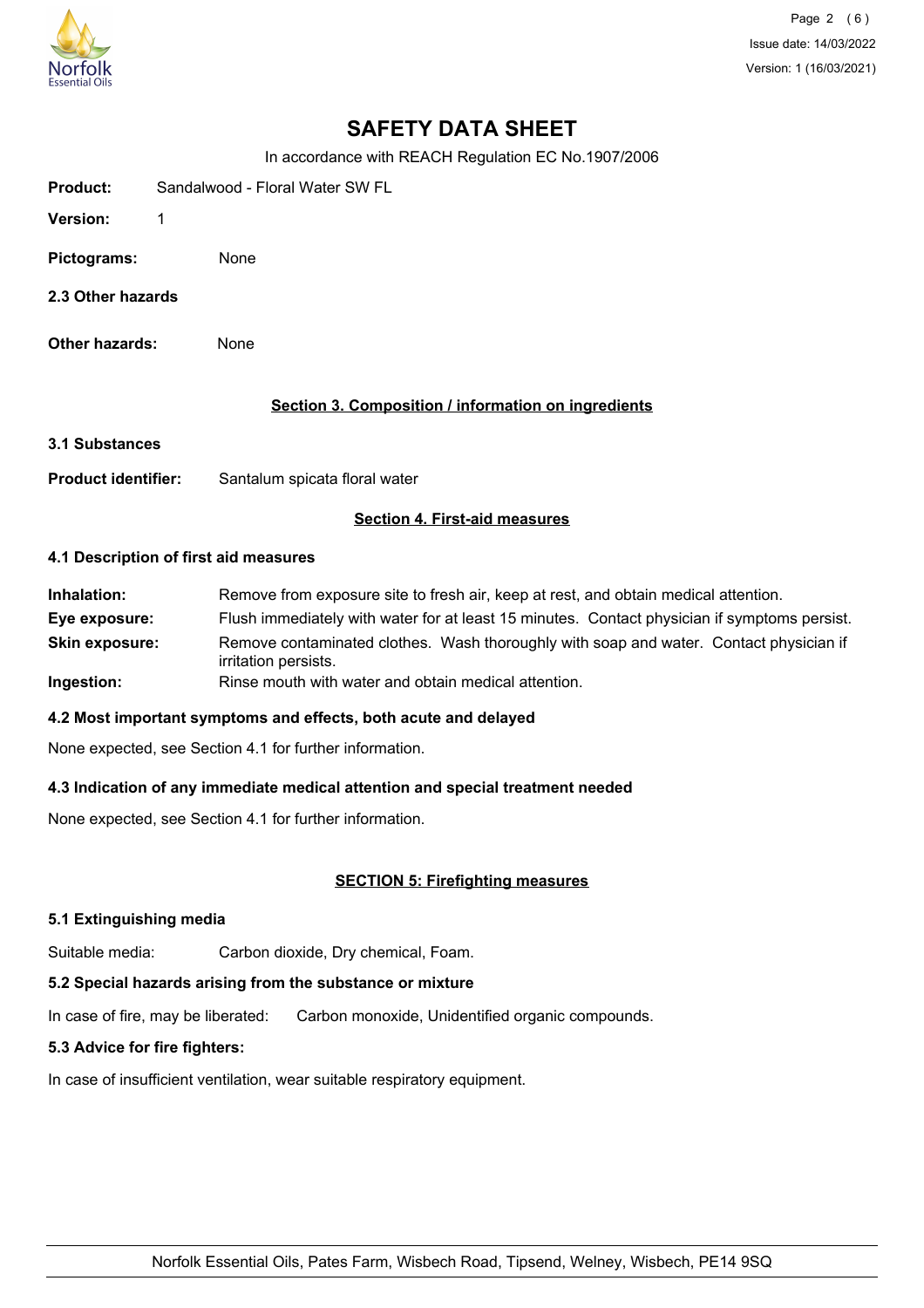

Page 3 (6) Issue date: 14/03/2022 Version: 1 (16/03/2021)

# **SAFETY DATA SHEET**

In accordance with REACH Regulation EC No.1907/2006

**Product:** Sandalwood - Floral Water SW FL

**Version:** 1

#### **Section 6. Accidental release measures**

#### **6.1 Personal precautions, protective equipment and emergency procedures:**

Avoid inhalation. Avoid contact with skin and eyes. See protective measures under Section 7 and 8.

#### **6.2 Environmental precautions:**

Keep away from drains, surface and ground water, and soil.

#### **6.3 Methods and material for containment and cleaning up:**

Remove ignition sources. Provide adequate ventilation. Avoid excessive inhalation of vapours. Contain spillage immediately by use of sand or inert powder. Dispose of according to local regulations.

#### **6.4 Reference to other sections:**

Also refer to sections 8 and 13.

## **Section 7. Handling and storage**

#### **7.1 Precautions for safe handling:**

Keep away from heat, sparks, open flames and hot surfaces. - No smoking. Use personal protective equipment as required. Use in accordance with good manufacturing and industrial hygiene practices. Use in areas with adequate ventilation Do not eat, drink or smoke when using this product.

#### **7.2 Conditions for safe storage, including any incompatibilities:**

Store in a well-ventilated place. Keep container tightly closed. Keep cool. Ground/bond container and receiving equipment. Use explosion-proof electrical, ventilating and lighting equipment. Use only non-sparking tools. Take precautionary measures against static discharge.

#### **7.3 Specific end use(s):**

Fragrances: Use in accordance with good manufacturing and industrial hygiene practices.

## **Section 8. Exposure controls/personal protection**

#### **8.1 Control parameters**

Workplace exposure limits: Not Applicable

#### **8.2 Exposure Controls**

#### **Eye / Skin Protection**

Wear protective gloves/eye protection/face protection

#### **Respiratory Protection**

Under normal conditions of use and where adequate ventilation is available to prevent build up of excessive vapour, this material should not require special engineering controls. However, in conditions of high or prolonged use, or high temperature or other conditions which increase exposure, the following engineering controls can be used to minimise exposure to personnel: a) Increase ventilation of the area with local exhaust ventilation. b) Personnel can use an approved, appropriately fitted respirator with organic vapour cartridge or canisters and particulate filters. c) Use closed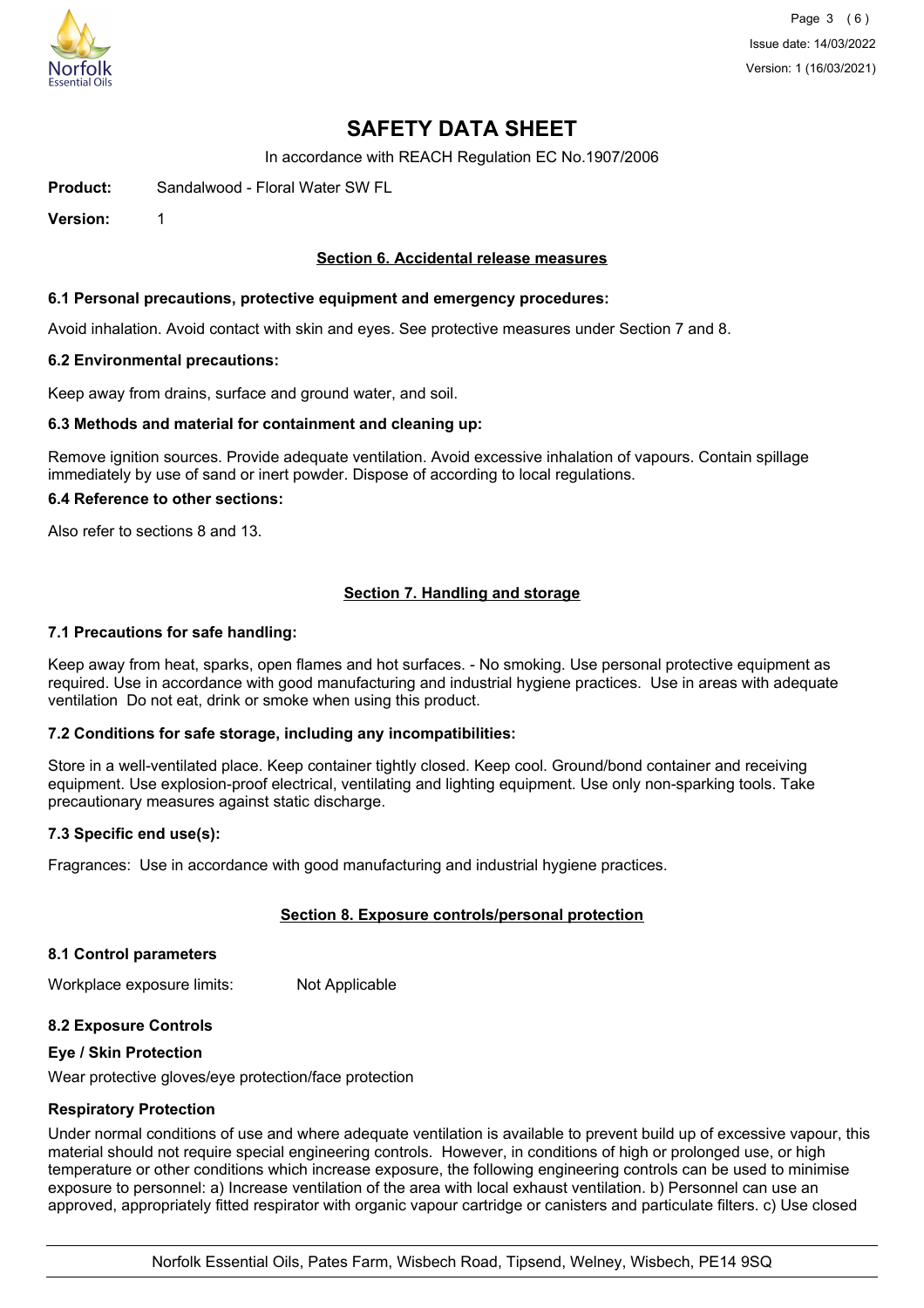

Page 4 (6) Issue date: 14/03/2022 Version: 1 (16/03/2021)

# **SAFETY DATA SHEET**

In accordance with REACH Regulation EC No.1907/2006

**Product:** Sandalwood - Floral Water SW FL

**Version:** 1

systems for transferring and processing this material.

Also refer to Sections 2 and 7.

## **Section 9. Physical and chemical properties**

## **9.1 Information on basic physical and chemical properties**

| Appearance:                                   | Not determined                               |
|-----------------------------------------------|----------------------------------------------|
| Odour:                                        | Not determined                               |
| <b>Odour threshold:</b>                       | Not determined                               |
| pH:                                           | Not determined                               |
| Melting point / freezing point:               | Not determined                               |
| Initial boiling point / range:                | Not determined                               |
| <b>Flash point:</b>                           | $>$ 100 °C                                   |
| <b>Evaporation rate:</b>                      | Not determined                               |
| Flammability (solid, gas):                    | Not determined                               |
| Upper/lower flammability or explosive limits: | Product does not present an explosion hazard |
| Vapour pressure:                              | Not determined                               |
| Vapour density:                               | Not determined                               |
| <b>Relative density:</b>                      | Not determined                               |
| Solubility(ies):                              | Not determined                               |
| Partition coefficient: n-octanol/water:       | Not determined                               |
| Auto-ignition temperature:                    | Not determined                               |
| <b>Decomposition temperature:</b>             | Not determined                               |
| <b>Viscosity:</b>                             | Not determined                               |
| <b>Explosive properties:</b>                  | Not expected                                 |
| <b>Oxidising properties:</b>                  | Not expected                                 |
| 9.2 Other information:                        | None available                               |

#### **Section 10. Stability and reactivity**

#### **10.1 Reactivity:**

Presents no significant reactivity hazard, by itself or in contact with water.

#### **10.2 Chemical stability:**

Good stability under normal storage conditions.

## **10.3 Possibility of hazardous reactions:**

Not expected under normal conditions of use.

#### **10.4 Conditions to avoid:**

Avoid extreme heat.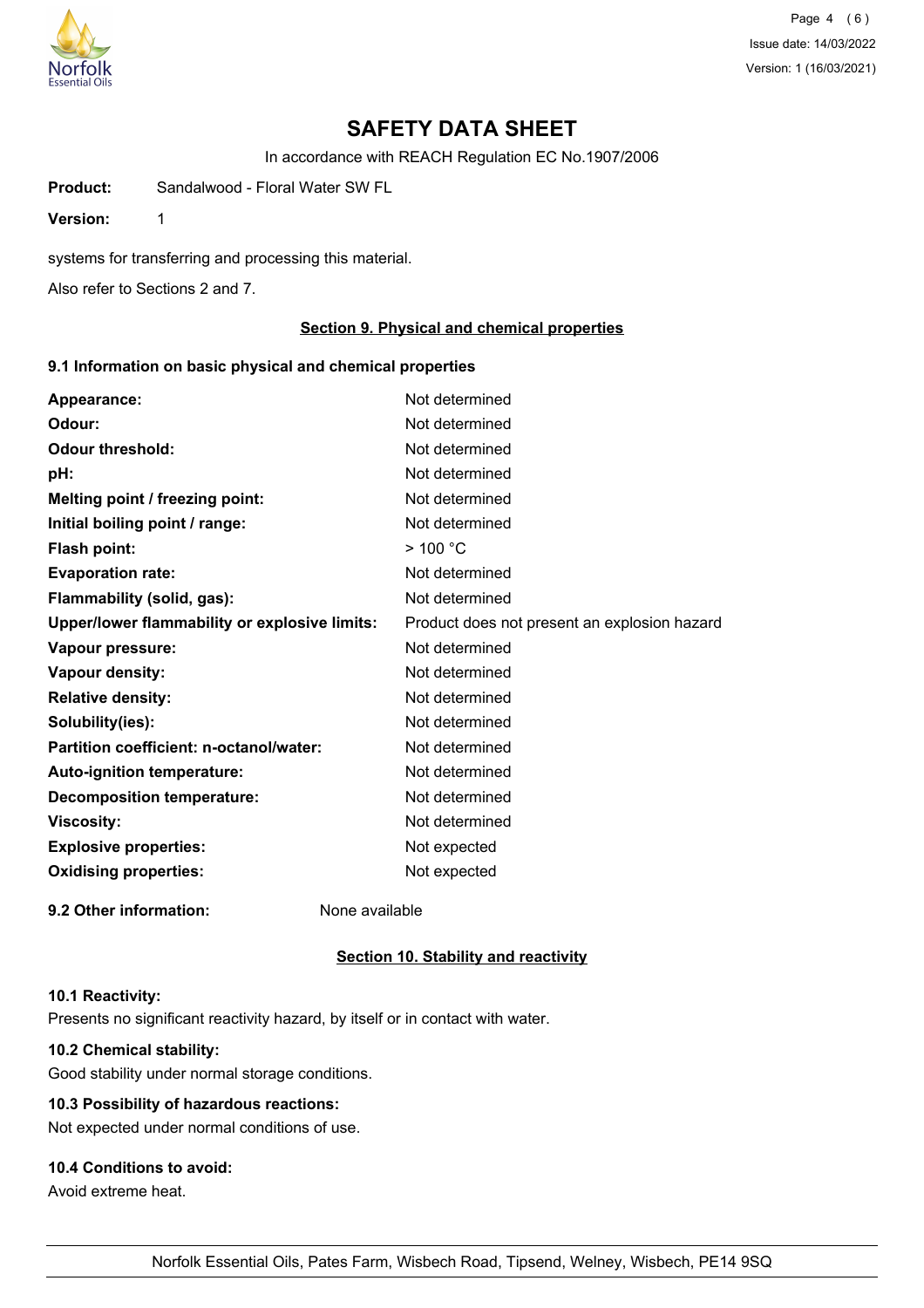

Page 5 (6) Issue date: 14/03/2022 Version: 1 (16/03/2021)

# **SAFETY DATA SHEET**

In accordance with REACH Regulation EC No.1907/2006

**Product:** Sandalwood - Floral Water SW FL

**Version:** 1

#### **10.5 Incompatible materials:**

Avoid contact with strong acids, alkalis or oxidising agents.

## **10.6 Hazardous decomposition products:**

Not expected.

## **Section 11. Toxicological information**

## **11.1 Information on toxicological effects**

This material does not meet the criteria for classification for health hazards under Regulation (EC) No 1272/2008.

| <b>Acute Toxicity:</b>                    | Based on available data the classification criteria are not met. |
|-------------------------------------------|------------------------------------------------------------------|
| <b>Acute Toxicity Oral</b>                | Not Applicable                                                   |
| <b>Acute Toxicity Dermal</b>              | Not Applicable                                                   |
| <b>Acute Toxicity Inhalation</b>          | Not Available                                                    |
| <b>Skin corrosion/irritation:</b>         | Based on available data the classification criteria are not met. |
| Serious eye damage/irritation:            | Based on available data the classification criteria are not met. |
| <b>Respiratory or skin sensitisation:</b> | Based on available data the classification criteria are not met. |
| Germ cell mutagenicity:                   | Based on available data the classification criteria are not met. |
| <b>Carcinogenicity:</b>                   | Based on available data the classification criteria are not met. |
| <b>Reproductive toxicity:</b>             | Based on available data the classification criteria are not met. |
| <b>STOT-single exposure:</b>              | Based on available data the classification criteria are not met. |
| <b>STOT-repeated exposure:</b>            | Based on available data the classification criteria are not met. |
| <b>Aspiration hazard:</b>                 | Based on available data the classification criteria are not met. |

## **Information about hazardous ingredients in the mixture**

Not Applicable

Refer to Sections 2 and 3 for additional information.

## **Section 12. Ecological information**

| 12.1 Toxicity:                      | Not available |
|-------------------------------------|---------------|
| 12.2 Persistence and degradability: | Not available |
| 12.3 Bioaccumulative potential:     | Not available |
| 12.4 Mobility in soil:              | Not available |
|                                     |               |

## **12.5 Results of PBT and vPvB assessment:**

This substance does not meet the PBT/vPvB criteria of REACH, annex XIII.

**12.6 Other adverse effects:** Not available

## **Section 13. Disposal considerations**

**13.1 Waste treatment methods:**